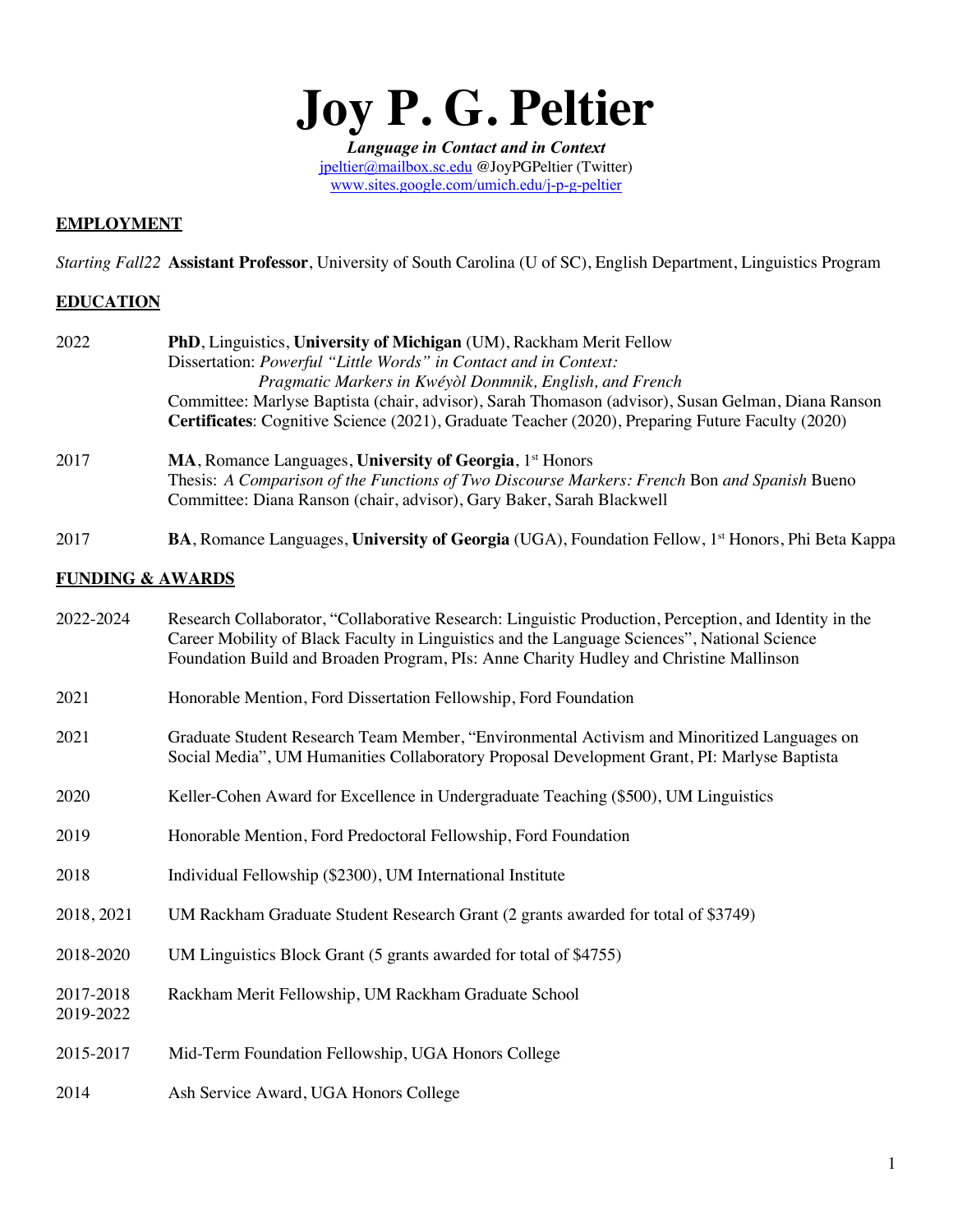## **PUBLICATIONS**

- 2020 **PELTIER**, Joy P. G. et Diana L. Ranson. Le marqueur discursif *bon* : ses fonctions et sa position dans le français parlé 'The discourse marker *bon*: its functions and position in Spoken French'. *Proceedings of the Congrès Mondial de Linguistique Française - CMLF 2020. SHS Web of Conferences*. 78.
- 2020 Baptista, Marlyse, Danielle Burgess, and Joy P. G. **PELTIER**. **<sup>1</sup>** Pidgins and Creoles and the Language Faculty. In Umberto Ansaldo and Miriam Meyerhoff's (eds.) *The Routledge Handbook of Pidgin and Creole Languages*. London/NYC: Routledge.

## **MANUSCRIPTS-IN-PROGRESS**

- Under Review (Book Chapter) \*Bancu, Ariana, \*Joy P. G. **PELTIER**, Felicia Bisnath, Danielle Burgess, Sophie Eakins, Wilkinson Daniel Wong Gonzales, Moira Saltzman, Yourdanis Sedarous, Alicia Stevers, and Marlyse Baptista. Revitalizing Attitudes towards Creole Languages.
- Under Review (Journal Article) **PELTIER**, Joy P. G. Noun Phrases in Kwéyòl Donmnik.
- In Prep (Book Chapter) **PELTIER**, Joy P. G. Noun Phrases in Caribbean English lexifier Creoles and Englishes.

(Journal Article) **PELTIER**, Joy P. G. Powerful "Little Words" in Contact: Pragmatic Markers in Kwéyòl Donmnik and its Superstrates.

(Journal Article) **PELTIER**, Joy P. G. Our "Sense of Expression": Metalinguistic Knowledge of Pragmatic Markers in Kwéyòl Donmnik and English.

(Journal Article) **PELTIER**, Joy P. G. Fill-in-the-Blank: Functional Overlap and Noninterchangeability of English *Well, So*, and *Oh my God*.

## **INVITED TALKS, COLLOQUIA, & GUEST LECTURES**

2021 "Little Words" in Context & in Contact: Pragmatic Markers in Kwéyòl Donmnik, English, and French. South Carolina Linguistics Colloquium Series. U of SC, Oct. 1.

> Language in Contact and in Context: The Pragmatics of Multifunctional Items in Kwéyòl Donmnik. Invited Virtual "Digi-Colloquium" for the UGA Department of Linguistics, UGA, Feb. 24.

- 2020 The Pragmatics of Multifunctional Items in Kwéyòl Donmnik, French, and English. Virtual Presentation for the Linguistics Graduate Student Colloquium. UM, Nov. 20.
- 2019 How (and Why) New Languages Get Created. Guest Lecture for Emily Sabo's LING 115 Language in a Multicultural World. UM, Sept.12.

### **CONFERENCE PRESENTATIONS**

2022 Intuitions, Corpora, & Literature: Examining Pragmatic Markers in Kwéyòl Donmnik, English, & French. Virtual Presentation at the 96<sup>th</sup> Annual Meeting of the Linguistic Society of America. Washington, DC, Jan. 6-9, 2022.

<sup>&</sup>lt;sup>1</sup> Authors are listed in alphabetical order; all three authors share lead authorship.

<sup>\*</sup> Bancu and Peltier share lead authorship.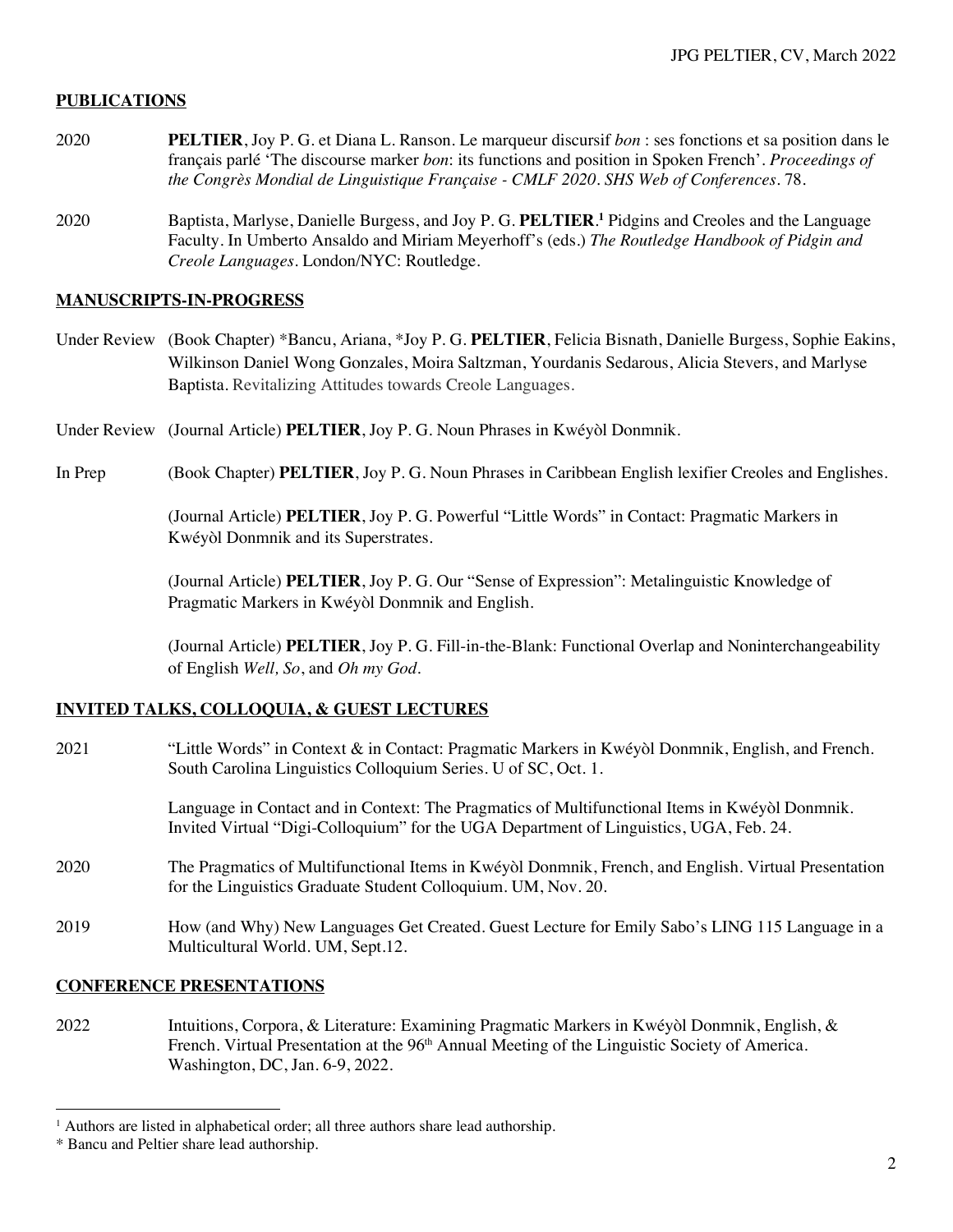| 2021             | When Context Modulates Form: Variation in the Expression of Noun Phrases in Kwéyòl Donmnik. Pre-<br>Recorded Virtual Presentation at New Ways of Analyzing Variation (NWAV49). University of Texas at<br>Austin, Oct. 19-24.                                                                                                                                                                                                                                                                                                                                                                                                                                        |  |  |  |
|------------------|---------------------------------------------------------------------------------------------------------------------------------------------------------------------------------------------------------------------------------------------------------------------------------------------------------------------------------------------------------------------------------------------------------------------------------------------------------------------------------------------------------------------------------------------------------------------------------------------------------------------------------------------------------------------|--|--|--|
|                  | Contact & Connection: Pragmatic Markers in Kwéyòl Donmnik, English, & French. Virtual Talk at the<br>7 <sup>th</sup> Annual Linguistics Conference at UGA (LCUGA7). University of Georgia, Oct. 9-10.<br>Bare Nouns and Determiners in Kwéyol Donmnik: A Corpus-Based and Experimental Study of<br>Discourse-Pragmatic Features. Virtual Presentation at the University of California, Davis Symposium on<br>Language Research, May 21.<br>Form Meets Context: A Corpus-Based and Experimental Study of Bare Nouns and Determiners in<br>Kwéyòl Donmnik. Virtual Presentation at the University of South Carolina Student Research Symposium.<br>U of SC, April 10. |  |  |  |
| 2020             | Deictic nominal marking in Kwéyol Donmnik: The influences of information status, gesture, and deictic<br>force on morphosyntactic form. Poster at the 94th Annual Meeting of the Linguistic Society of America.<br>New Orleans, Jan. 2-5.                                                                                                                                                                                                                                                                                                                                                                                                                           |  |  |  |
| 2019             | Pragmatic and semantic influences on the architecture of nominals in Kwéyol Donmnik: Insights from<br>information status, specificity, and deixis. Presentation at Meaning in Flux. Yale University, Oct. 10-12.                                                                                                                                                                                                                                                                                                                                                                                                                                                    |  |  |  |
|                  | Documentation, preservation and scientific exploration of Creole languages: Insights from Kwéyòl<br>Donmnik fieldwork. Presentation at the Dominica Country Conference 2019: Creole as Intangible<br>Cultural Heritage: Framing, Repositioning and Advocating. UWI Open Campus, Dominica, Aug. 15.                                                                                                                                                                                                                                                                                                                                                                  |  |  |  |
|                  | Expression of Referents in Kwéyòl Donmnik: The Role of Pragmatics in KD Nominal Structure. Poster at<br>the 93rd Annual Meeting of the Linguistic Society of America. NYC, Jan. 2-6.                                                                                                                                                                                                                                                                                                                                                                                                                                                                                |  |  |  |
|                  | Exploring the Determiner System of Kwéyòl Donmnik through Speakers' Use of Co-Speech Gestures.<br>Presentation at the Winter Meeting of the Society of Pidgin and Creole Linguistics. NYC, Jan. 4-5.                                                                                                                                                                                                                                                                                                                                                                                                                                                                |  |  |  |
| 2016             | The French Discourse Marker Bon: A Diachronic Understanding of Modern Pragmatic Functions.<br>Presentation at the Third Linguistics Conference at the University of Georgia. Athens, Georgia, Oct. 7-9.                                                                                                                                                                                                                                                                                                                                                                                                                                                             |  |  |  |
|                  | Functions of the discourse marker <i>Bon</i> in spoken French. Presentation at the UGA Center for<br>Undergraduate Research Opportunities (CURO) Symposium. Athens, Georgia, Apr. 4-5.                                                                                                                                                                                                                                                                                                                                                                                                                                                                              |  |  |  |
| <b>WORKSHOPS</b> |                                                                                                                                                                                                                                                                                                                                                                                                                                                                                                                                                                                                                                                                     |  |  |  |

2021 Creole Languages and Linguistics Teaching. Virtual Workshop. Hosted by the Cognition, Convergence and Language Emergence Research Group. Led by Ariana Bancu and Joy P. G. **PELTIER**. UM, Nov 20.

# **DISCUSSION GROUP TALKS**

| 2021 | Revitalizing Attitudes towards Creole Languages. Presentation with Ariana Bancu for the SoConDi<br>(Sociolinguistics, Contact, and Discourse) Discussion Group. UM, Feb. 11.      |  |
|------|-----------------------------------------------------------------------------------------------------------------------------------------------------------------------------------|--|
| 2020 | Deictics and Discourse Markers in Kwéyòl Donmnik: A Corpus-Based and Experimental Exploration.<br>Presentation for the SynSem (Syntax & Semantics) Discussion Group. UM, Feb. 14. |  |
| 2019 | The morphosyntax and pragmatics of Kwéyol Donmnik nominal structure. Presentation for the SynSem<br>Discussion Group. UM, Feb. 15.                                                |  |